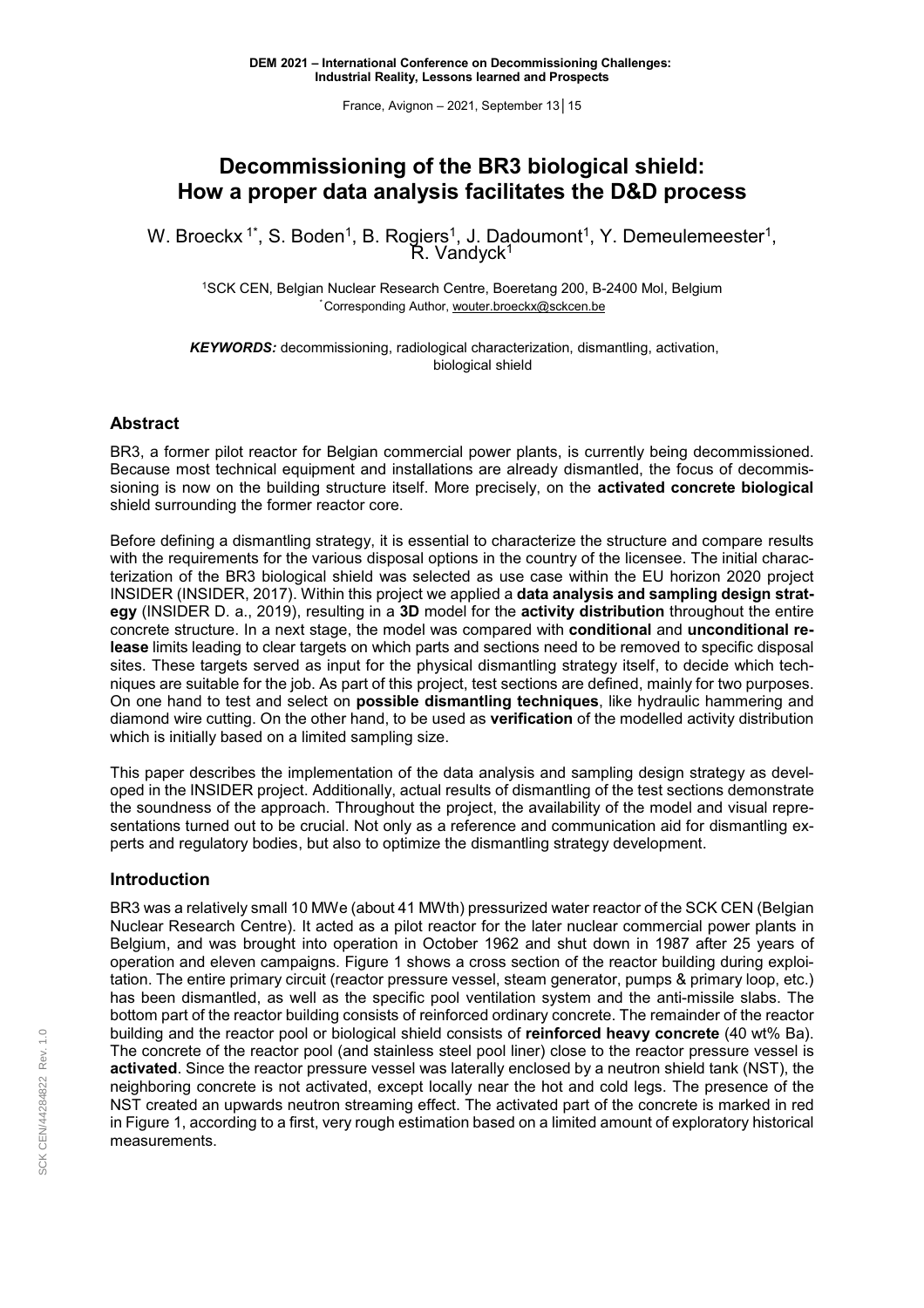<span id="page-1-0"></span>France, Avignon – 2021, September 13│ 15



### **Figure 1: Cross section of the BR3 reactor building during exploitation showing the main components. The building structure is mainly composed of reinforced ordinary concrete (bottom plate) and reinforced heavy concrete (upper structure). The activated concrete is marked in red colour (first rough estimation).**

The main challenge faced within decommissioning of such biological shields is the huge amount of potential radiological material it represents. **In Belgium**, this type of radiological material can be divided into three categories, being radioactive waste, material eligible for **conditional release** or **unconditional release**. The latter concerns those materials for which activity levels are below the general clearance levels as specified in the Belgian legislation (Belgium, 20 july 2001). From waste minimization point of view, it is crucial to reliably **localize** those parts of the biological shield which can be unconditionally released in order to economically optimize the corresponding dismantling strategy. Localizing these different material categories throughout the entire structure starts with a proper radiological characterization strategy.

## **Characterization and decommissioning objectives**

The radiological characterization program serves two purposes. On one hand, it is needed to define the proper dismantling strategy, to know which parts need to be removed. On the other hand, since the biological shield represents a total mass of roughly 2200 ton, a certain fraction of this material will eventually be removed from site and characterizing this fraction at the back-end can be a logistic challenge. Therefore, the characterization program also aims to reduce the number of control measurements during the actual dismantling process itself. To tackle both aspects, the initial focus and effort of the project has been on the radiological characterization strategy with the following three objectives:

- 1. Create a **sufficiently reliable** 3D activity concentration distribution model, that includes uncertainty estimates.
- 2. Economically optimize volumes in view of **a waste-led approach** taking the following end stage options into account:
	- a. unconditional release, aiming at conventional demolishing and recycling of the building materials),
	- b. conditional release, for disposing the materials in a category 1 site for classical hazardous materials), and
	- c. radioactive waste, for final disposal in a nuclear near surface disposal site.
- 3. Quantify and localize the different **end-stage volumes**.

This strategy was optimized in line with the **INSIDER** project (INSIDER, 2017) (Improved Nuclear SIte characterization for waste minimization in DD operations under constrained EnviRonment), funded by the European Commission, which focusses on this type of characterization challenges. One of the deliverables is the development of a sampling strategy **statistical guideline** (INSIDER D. a., 2019) and this guideline has been applied and further optimized based on experience gained with this biological shield, which served as one of the use cases of this European project.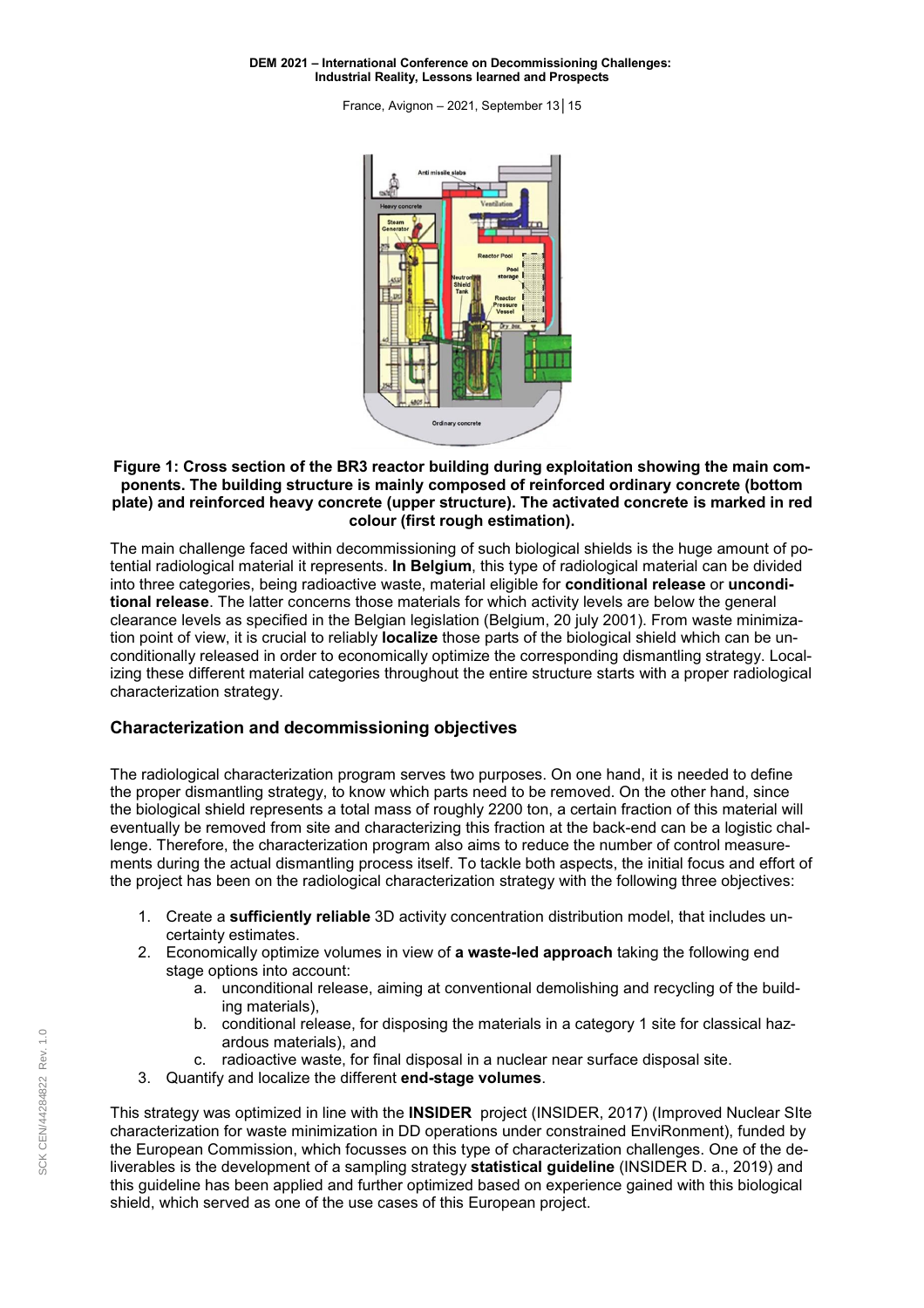France, Avignon – 2021, September 13│ 15

# <span id="page-2-0"></span>**Digital twin of the BR3 biological shield**

The following sections describe different phases of the radiological characterization and data analysis program conducted at SCK CEN. It is intended to highlight the most important aspects encountered and how it resulted in the development of a **virtual model** (or digital twin) of the reinforced activated BR3 biological shield. It required the use of different statistical methods and modelling techniques. An in-depth description of the applied data analysis techniques and methods can be found on the IN-SIDER website (INSIDER, 2017), (von Oertzen, to be published).

## *Pre-existing data analysis*

A few limited characterization campaigns were conducted over the years since reactor shutdown in 1987. In a first phase, these **results were combined** with other available information such as 2D plans, operational history, neutron calculations and samples from the reactor pool liner. Based on the analysis of the results from this pre-existing data and characterization objectives, it was concluded that for the different end-stages, the only radionuclides to be taken into account were:

- Co-60, Ba-133, Eu-152 for the activated concrete, and
- Co-60 for the reinforcement bars.

Moreover, the **Co-60 concentration** in the reinforcement bars is **about 5 times lower than the Ba-133** concentration in the concrete **at the same location** on the reference date (1 January 2020). This means that, when the Ba-133 concentration is below the clearance level in the concrete at a specific location, this will also be the case for the Co-60 in the reinforcement bars, at the same location. This moves the focus completely to the concrete activation.

A thorough preliminary analysis of the available data (from concrete samples and pool liner samplebased activity concentration estimates) combined with a 3D geometry (Figure 2) of the biological shield resulted in **a first model** which predicts the **Ba-133 activity distribution** throughout the structure based on the linear distance (through air and concrete) from the reactor core, and depth inside the concrete wall. The spatial concrete structure itself, with a typical **wall thickness of 120 cm**, was discretized into 10 cm x 10 cm x 10 cm cubes) which was the result of a trade-off between post processing time and resolution. In this way a first version of the so-called digital twin of the biological shield was generated, represented by about 622000 cubes (or voxels), over **a volume of about 622 m<sup>3</sup>**, each with its own spatial coordinates and activity concentrations (including uncertainties) for the three main nuclides.



**Figure 2: Overview of the boreholes (a) and liner (b) data locations corresponding to the measurement results used in the preliminary data analysis.**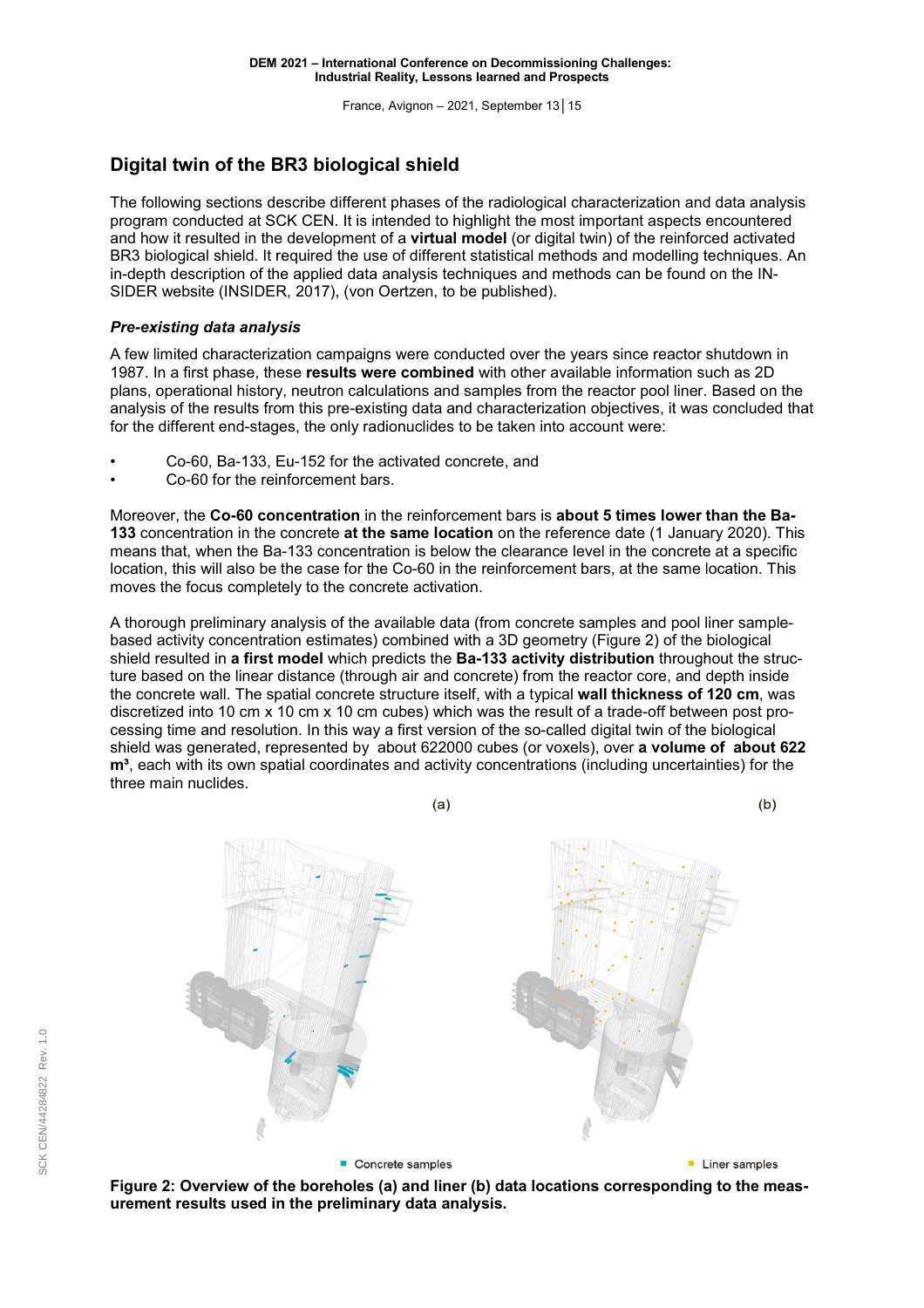France, Avignon – 2021, September 13│ 15

### *Sampling design and analysis*

The objectives were not met after this first analysis of the pre-existing data due to uncertainties and too many extrapolations. The most activated region, predicted activation levels exceeded conditional release levels resulting in potential radiological waste. Towards **transition regions**, where activity concentrations enters into unconditional release, **uncertainties where too large**. To reduce the model uncertainties and minimize extrapolation, especially near the most activated regions, additional data gathering and sampling was needed. The **second phase sampling strategy** consisted of two types of data gathering:

- **Primary data**: borehole sampling, sample preparation and in-lab measurements.
- **Secondary data**: quick, straightforward and cheap non-destructive in-situ measurements.

Following the basic principles as described in the INSIDER data analysis & sampling design strategy (INSIDER D. a., 2019), the sampling design for the primary data consisted of **systematic** sampling supplemented with **judgmental sampling** locations (specific structures such as the former reactor pool storage of reactor internals (see [Figure](#page-1-0) 1)). In addition, the expected trend extremes were selected as well (minimum and maximum activation levels at the inner side of the wall), and we relied on the **symmetry** of the activation to maximize the results with a minimum number of samples.

For the **primary data** gathering, 30 samples were taken by **wet core drilling** in agreement with the sampling plan. The cores (diameter 72 mm, length of about 90 cm down at the backside reinforcement bars) were segmented (thickness of 5 to 10 mm) and some of those segments analyzed by high-resolution gamma spectrometry.

**Secondary data** was gathered via **in-situ total gamma surface mapping**, consisting of about one measurement per square meter or roughly nearly 300 individual measurements (secondary data). The idea was to use these data as secondary information for the activity concentrations within the concrete, potentially in a similar way as how the liner data was used for the preliminary data analysis. Since the measurements were directly performed on the concrete and consisted of a lot more data points compared to the liner data, the liner data was no longer considered relevant for further analysis. The analysis of this dataset showed a few locally unexpected and/or aberrant results and as a consequence the inability to reach the objectives. Just below the bottom of the reactor pool, at the upper part of the Neutron Shield Tank (NST) the activity concentration levels were unexpectedly large, exceeding the limits for conditional release. The inability to in-situ measure or sample this region due to inaccessibility led to a very uncertain extrapolation of the modelled results. Additionally, the presence of a minor contamination locally increased the total gamma measurements (secondary data). These aspects were tackled in **a third and final measurement and sampling phase** leading to a final dataset (Table 1) consisting of a total of 824 data points: 415 primary and 419 secondary data points, or roughly 1 measurement per m<sup>3</sup> of the entire biological shield. This final dataset predicted only conditional and unconditional material categories for the biological shield. The initially predicted waste category near the reactor core, exceeding the criteria for conditional release, was no longer present.

### **Table 1: Final data overview: Different types and corresponding amounts of data points, in the unfiltered dataset, gathered for constructing the 3D activity concentration distribution.**

| Data type        |                        | <b>Parameter</b>        | <b>Unit</b> | <b>Number of data points</b> |
|------------------|------------------------|-------------------------|-------------|------------------------------|
| <b>Primary</b>   | Pre-existing (stage 1) | Ba-133, (Eu-152, Co-60) | Bq/q        | 184                          |
|                  | New (stage 2)          | Ba-133, Eu-152, Co-60   | Bq/q        | 206                          |
|                  | Additional (stage 3)   | <b>Ba-133</b>           | Bq/q        | 25                           |
| <b>Secondary</b> | New (stage 2)          | Total gamma             | <b>CDS</b>  | 20 (of 296)                  |
|                  | Repeated (stage 3)     | Total gamma             | <b>CDS</b>  | 280                          |
|                  | Additional (stage 3)   | Total gamma             | <b>CDS</b>  | 119                          |

In comparison to the pre-existing data shown in [Figure](#page-2-0) 2, the measurement and sample locations of this **final dataset** are shown [Figure](#page-4-0) 3 and these are used to construct the **reference model**, predicting the 3D activity distribution at about 622000 different locations throughout the biological shield.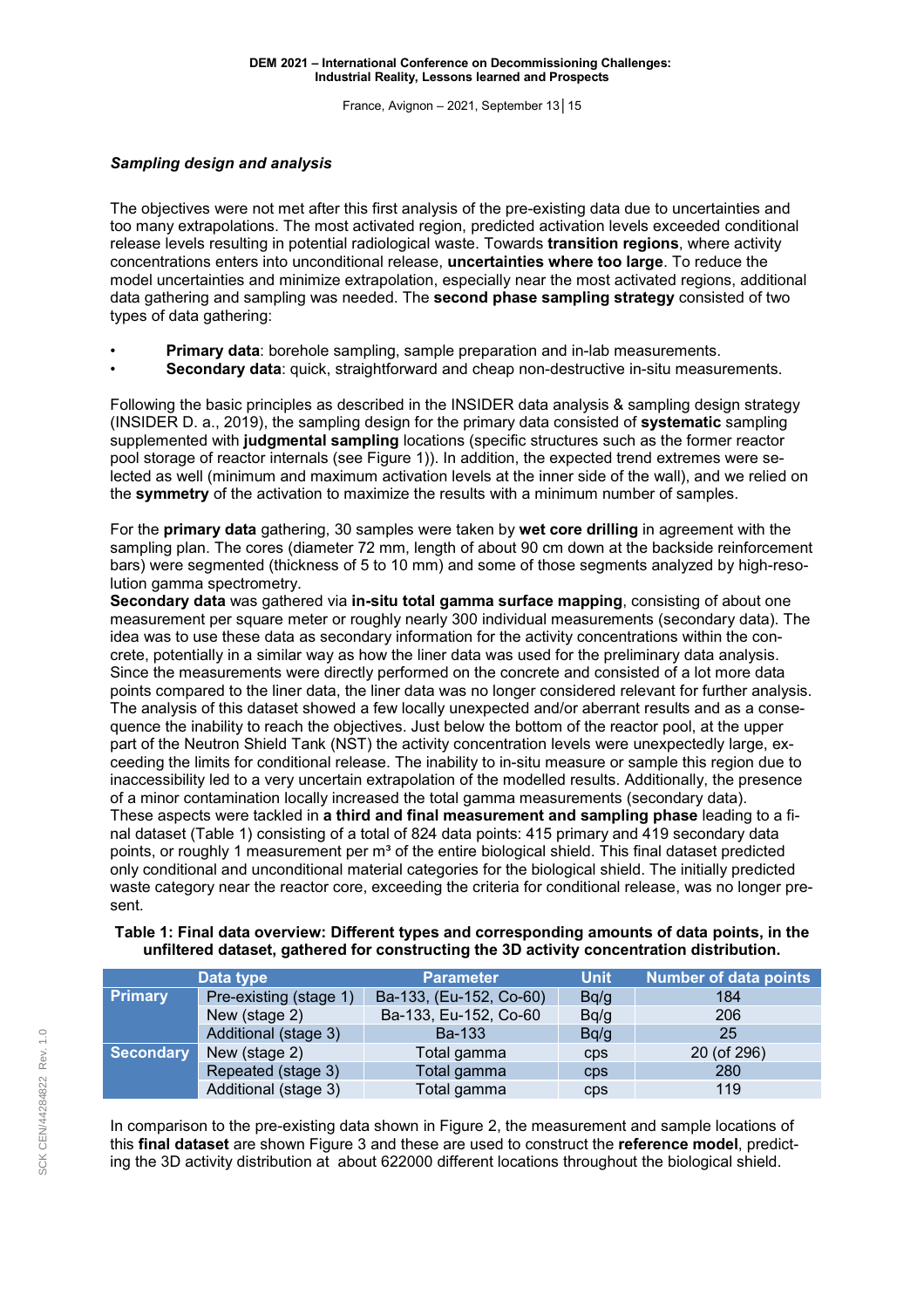France, Avignon – 2021, September 13│ 15

<span id="page-4-0"></span>

### **Figure 3: Overview of the borehole (a) and in-situ total gamma (b) data locations used for the final dataset. Como samples refers to the use of the COMO300G (Nuvia) handheld device used for the measurements.**

### *Reliable end-stage volumes*

Material clearance legislation in Belgium specifies clearance levels for individual nuclides and the use of the **sum formula** when several nuclides are involved. Besides these clearance levels, it is also specified that concentrations may be averaged out over 1 ton which corresponds to the volume of a 66cm wide cube in the case of reinforced heavy concrete. Having a digital twin of the biological shield with activity concentrations at 10cm resolution enabled us to incorporate both aspects (clearance levels and averaging) through post-processing, resulting in a **prediction of end-stage volumes** eligible for conditional and unconditional release.

The predicted volumes account for uncertainties, such as **measurement** uncertainties of primary and secondary data but also uncertainties of the **different log linear trend and scaling factor models**, as well as **spatial uncertainties**, applied to predict activities in the entire structure. Having all these uncertainties quantified enabled the stochastic simulation of 100 realizations of the biological shield activation, with each model having different end-stage volumes. From these 100 realizations, two statistical summaries were selected to be used as reference to define the dismantling strategy; a **best estimate model (50th percentile)** and a **conservative model (95th percentile)**. The effect of all these uncertainties, based on 100 realizations, on the end-stage volumes is shown in [Figure](#page-5-0) 4. The profile marked in grey is the result of the reference case simulations from which the best estimate and conservative models are extracted.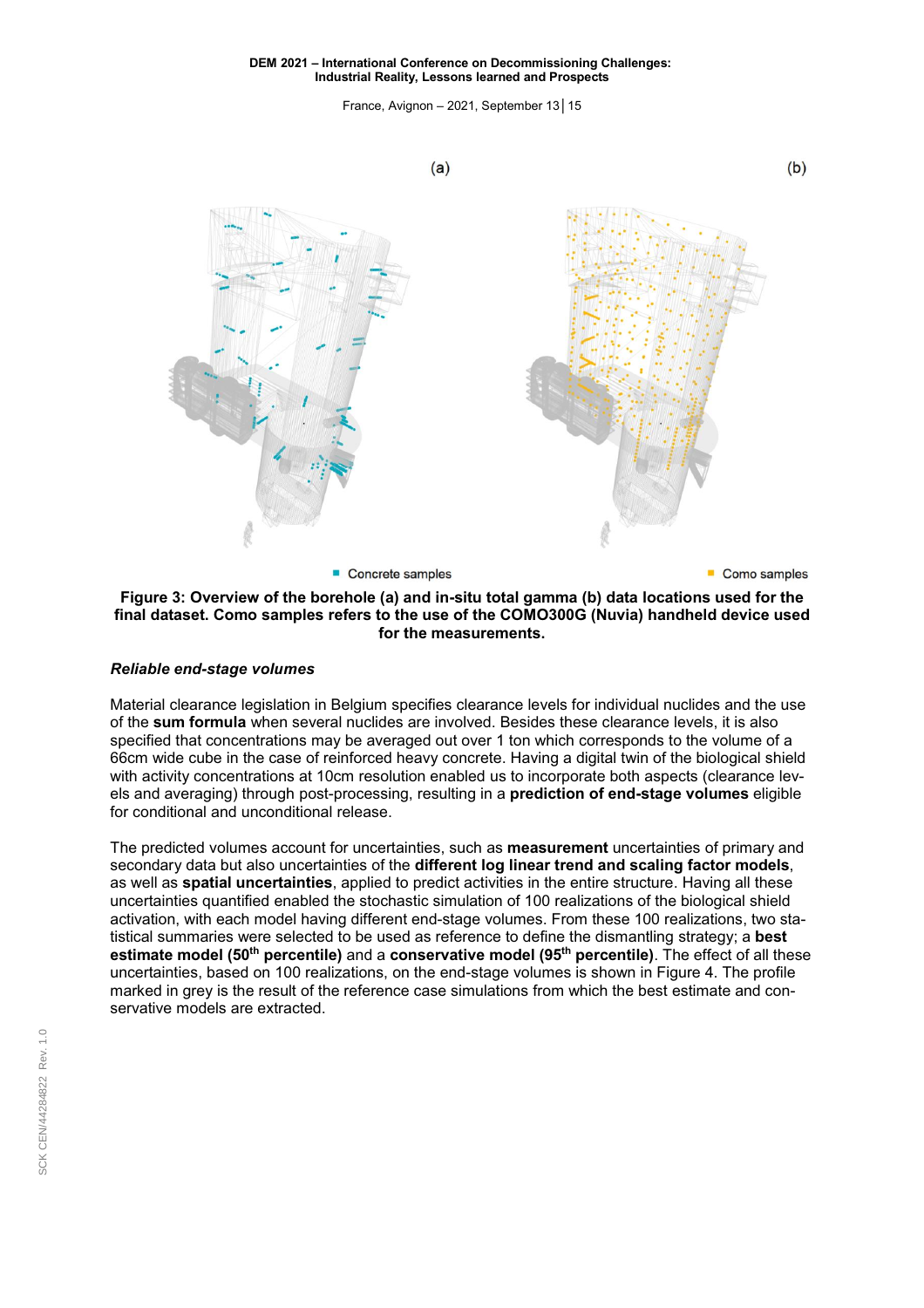France, Avignon – 2021, September 13│ 15

<span id="page-5-0"></span>

**Figure 4: Complementary cumulative distribution function for the volume categorized as conditional release, in function of the different cases with respect to uncertainties**

Additionally, a limited **sensitivity analysis** was performed to assess the importance of the different elements in the final dataset. For example, **reducing the primary dataset** down to 15 boreholes (roughly 1 borehole per 40 cubic meter), could result in **extreme under/over estimations** of the volume of concrete for unconditional release. However, the uncertainties can be strongly **reduced** by **combining** the limited higher quality and costly **primary dataset** (in-lab sample measurements) with a large cheap **secondary data** set (in-situ measurements).

## **From model to dismantling strategy**

Once the predicted activity distribution is established the next stage of the decommissioning process, being the actual dismantling strategy, can start. This process involves **several experts and external stakeholders**. On one hand, the proper documentation needs to be prepared to inform the regulatory body (Federal Agency for Nuclear Control, FANC/AFCN) and to apply for a **specific license**. On the other hand, preparing and planning the actual physical dismantling itself requires looking at **practical constraints and logistics**. Furthermore, both aspects run in parallel and depend on the same source data, being the 3D activity model.

To facilitate these processes and the **communication** between different teams and stakeholders, the 3D model ( about 622000 rows of data) is translated into a **series of 2D maps**, visualizing the essential information which is needed to meet the initial objectives.

These maps show the different **material categories** in detailed horizontal cross sections for every 0.1 m in height. As mentioned before, two versions of the model exist to include uncertainties; a best estimate model (median activity) and a conservative model (95<sup>th</sup> percentile). How such a cross section is extracted from the 3D model is shown in [Figure 5](#page-6-0) while [Figure](#page-6-0) 6 shows a selection of horizontal cross sections of both models. Since it is the intention to **minimize the radiological measurement and control** effort during actual dismantling, the conservative estimated categorization (**95% percentile**) is used as reference for **material segregation**. Meaning that at least all material marked orange in [Figure](#page-6-0) 6 b will be removed from site.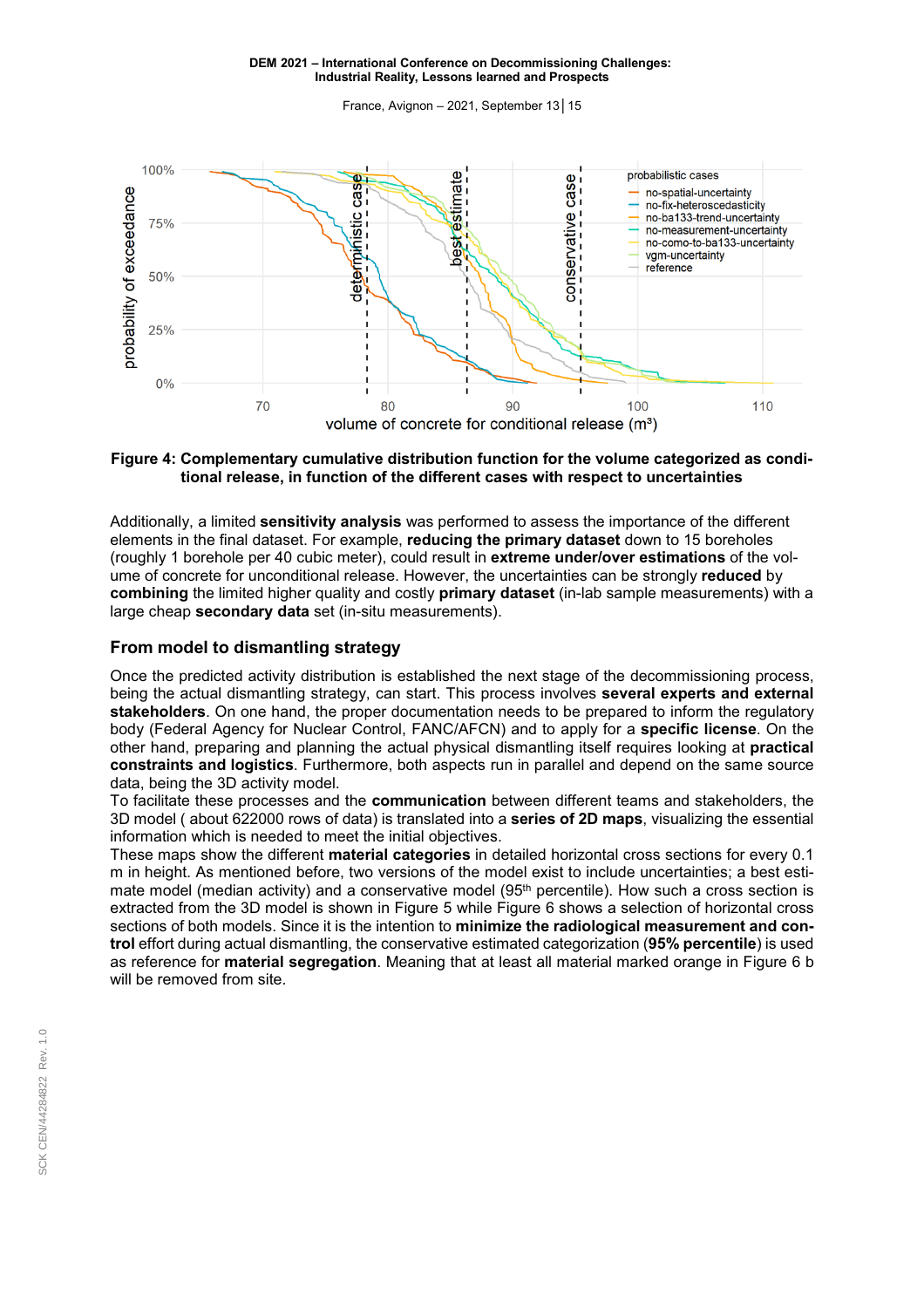France, Avignon – 2021, September 13│ 15

<span id="page-6-0"></span>

**Figure 5: 3D representation of the BR3 biological shield showing the location of one of the horizontal cross sections. Markings in blue and yellow represent different sample locations**



**Figure 6: Selection of horizontal sections of the biological shield for different heights. On the left (a) we show the best estimate categorisation (median of the reference case), while the right figure (b) shows the conservative estimate categorisation (95th percentile of the reference case).**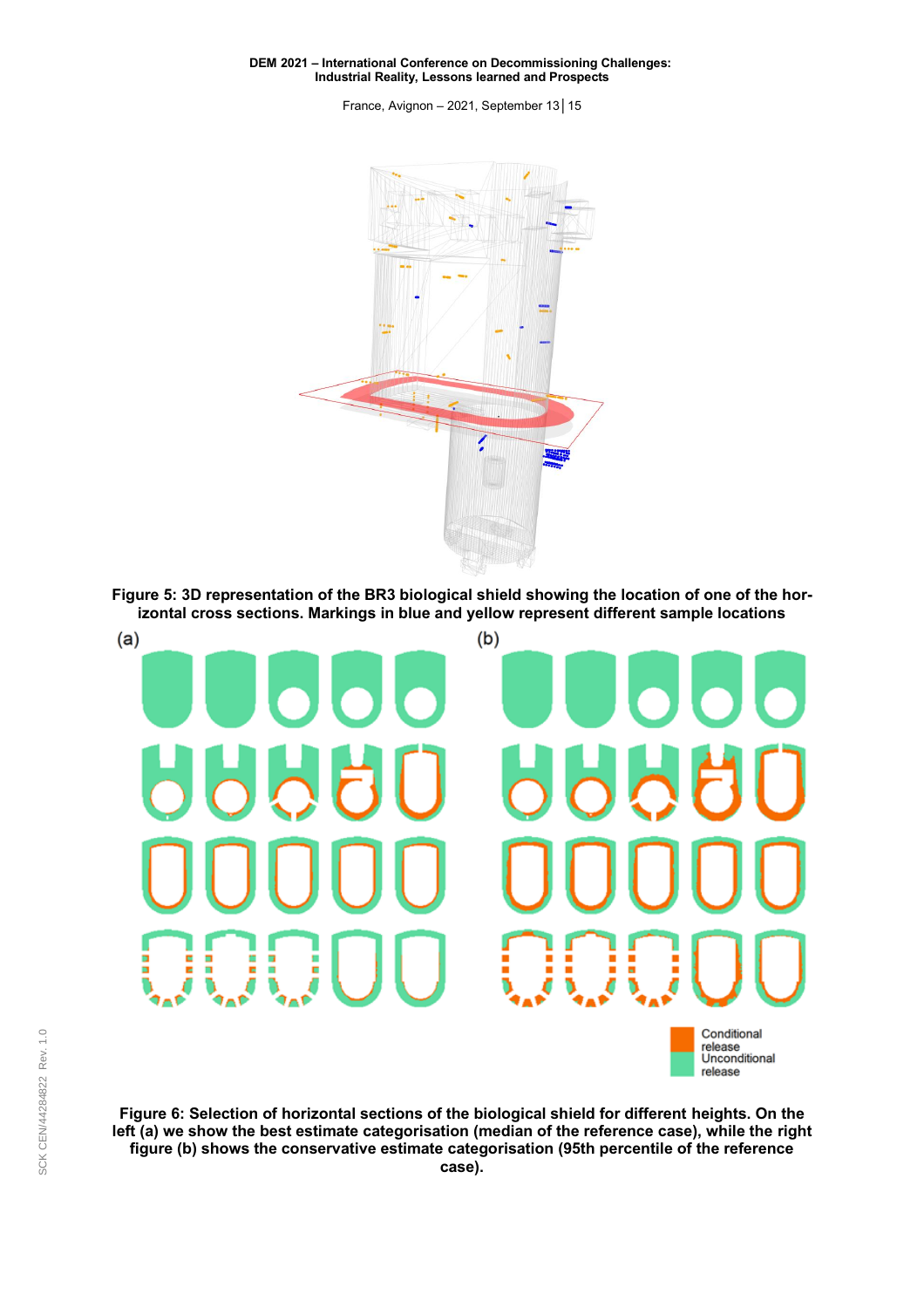France, Avignon – 2021, September 13│ 15

According to the defined dismantling strategy, a part of the biological shield will be removed via **pneumatic hammering**, similar to the test case discussed below. For other parts, where structural integrity of the biological shield could not be guaranteed after material removal, **diamond wire cutting** is foreseen to remove parts of the wall as whole. From administrative point of view, the total radiological inventory of the actually removed material will be based on the activities according to the best estimate model.

### *Test sections and model verification*

Before starting the licensing process for the disposal of the fraction for conditional release, the predictions of the **3D model** have been **verified**. The SCK CEN D&D unit performed **tests** on specific regions to in-situ remove the part of the concrete requiring conditional release, from the remaining concrete eligible for unconditional release. For the separation, we applied **remote controlled pneumatic hammering**. The test section consisted of a part of the external wall [\(Figure](#page-8-0) 8), from the reactor pool floor up to 2 m height, over the entire wall length.



**Figure 7: top view of the BR3 biological shield showing the BROKK pneumatic hammer used to remove materials from the test section. In-frame picture: close up of the curved wall after partial material removal**

After removal of a concrete layer to a depth of about 50 cm in the test section, **concrete dust samples** at 12 different locations were collected. Each sample contains concrete dust collected from drilling a 300 mm deep hole (35 mm diameter). [Figure](#page-8-0) 8 shows the location of the samples:

- 8 horizontal samples (087-03-12 up to 19) in the green zone, pointing towards the outside of the reactor building at two different heights (z=0.436 and z=1.436).
- 2 horizontal samples (left: 087-03-08 in the neighborhood of the former reactor pool storage and right: 087-03-11) in the corners of the walls, mainly in the blue (transition) zone (z=0.936).
- 2 vertical samples (left: 087-03-09 in the neighborhood of the former reactor pool storage and right: 87-03-10), mainly in the blue zone (left) and in the orange zone (right).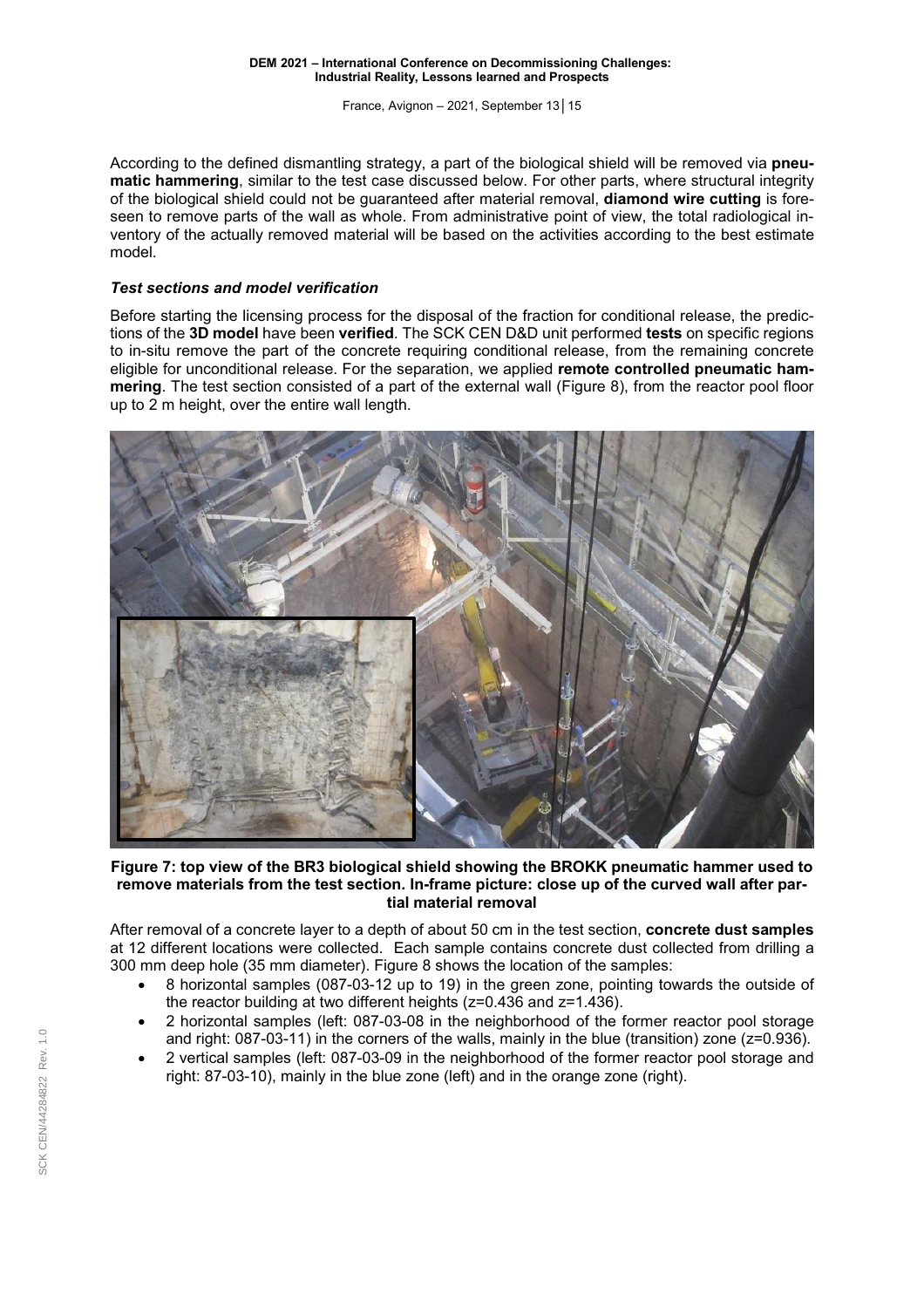France, Avignon – 2021, September 13│ 15

<span id="page-8-0"></span>

**Figure 8: Close up of horizontal cross sections of the test area with indications for the region fulfilling the criteria for unconditional release according to the 95th percentile (green) and conditional release according to the 50th percentile (orange). The difference between both models (blue) represents the safety margin from reliability point of view. Eight dust samples have been mainly taken in the green zone (z=0.436 and 1.436). The four remaining dust samples, two horizontal samples (0.936) and 2 vertical samples (z=1.936 up to 2.236) have been taken in the orange (partly blue) zone**

The collected **dust** was analyzed in the lab using high-resolution **gamma spectrometry**. When **comparing** the sum formula calculation for the dust sample measurements with the reference model sum formulas at the **corresponding voxels**, we notice the following:

- For the 8 horizontal samples located in the green zone ( $z=0.436$  and 1.436): Sample measurement results are well below the limit for unconditional release.
- According to the sample measurements of the other 4 samples, which all could exceed the limit for unconditional release according to the model, only one was actually above the release limit but still below the level predicted by the model.

The agreement between the results of the **control measurements and the model is good**, taking the grid size (10 x10x10 cm) into account. Some asymmetry exists between the left and right hand part of the slightly curved wall due to the former pool storage (lead structure) and this is probably more pronounced than the model suggests. The structure itself was already dismantled in 2003 and was not included as such in the model.

## **Lessons Learned**

Very **clear and quantifiable objectives** were defined prior to start the exercise. This allowed the development of an effective sampling plan including the selection of appropriate measurement techniques and the **up-front definition of criteria for the measurements** (e.g. detection limits, uncertainties). Nevertheless, the Belgian regulation changed during the execution, resulting in a modification of the objectives. Fortunately, this change did not impact the sampling strategy nor the decision threshold between unconditional and conditional release.

Detection limits for the primary data were typically more than ten times below the decision criterion and samples were carefully selected. Consequently, there were only **very few results below the detection limit**. The few results below detection limit (7% out of the 415 primary data points for Ba-133) have been discarded with negligible impact on the quality and size of the data set.